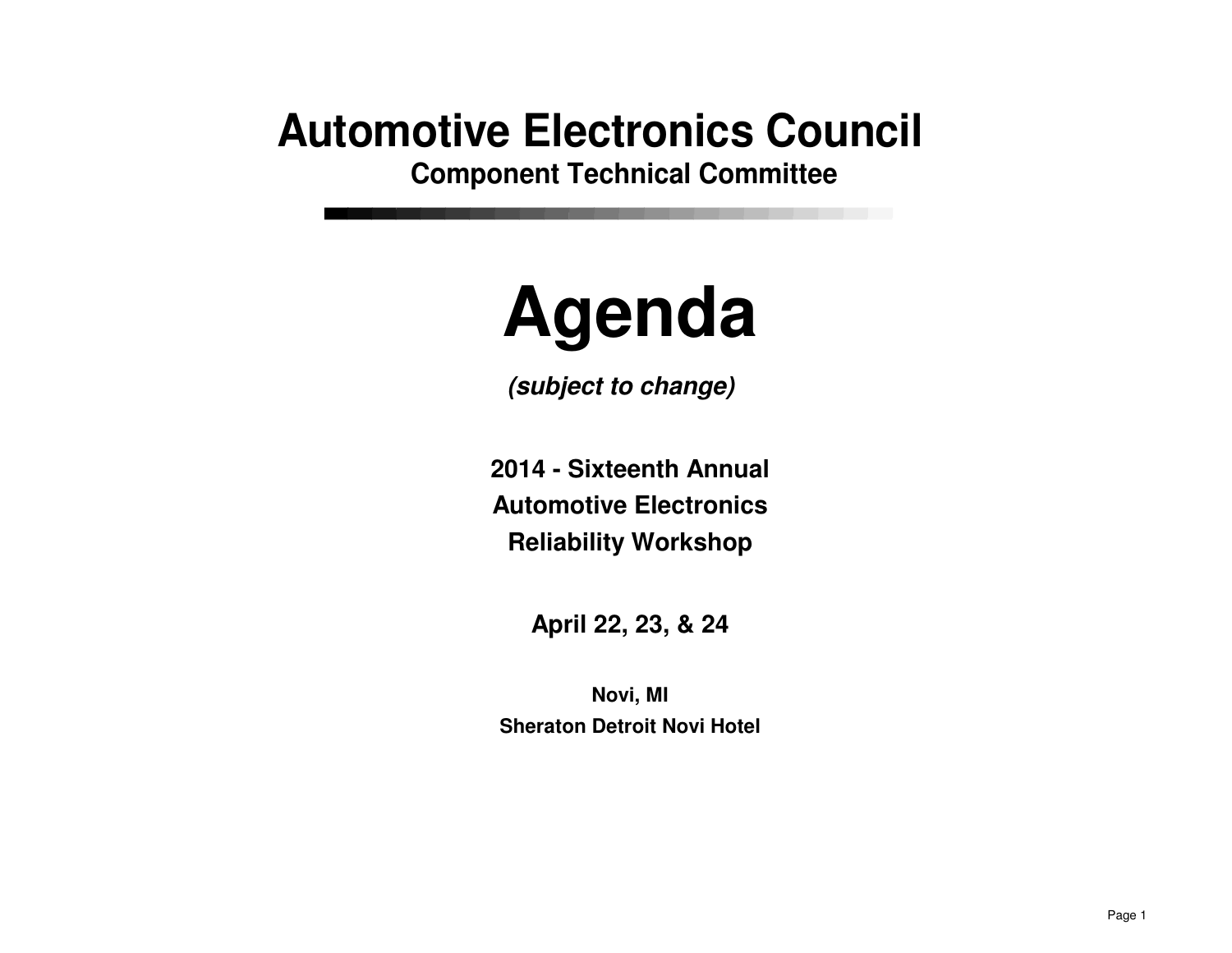| Tuesday, April 22, 2014                                                                      |       |                                                                              |                                                                                                  |                                                                                                            |
|----------------------------------------------------------------------------------------------|-------|------------------------------------------------------------------------------|--------------------------------------------------------------------------------------------------|------------------------------------------------------------------------------------------------------------|
|                                                                                              |       | 7:30 am - 8:00 am                                                            | <b>Continental Breakfast (provided)</b>                                                          |                                                                                                            |
|                                                                                              |       | 8:00 am - 8:30 am                                                            | <b>Workshop Introductions</b>                                                                    |                                                                                                            |
| Session 1:<br><b>Passive/Discrete Component</b><br><b>Technology</b><br>$8:30$ am - 10:30 am | 1.1   | 8:30 am - 9:00 am                                                            | Jayson Young<br><b>KEMET</b>                                                                     | Polymer Tantalum Capacitors for Automotive Applications                                                    |
|                                                                                              | 1.2   | 9:00 am - 9:30 am                                                            | Reiner Kuehl<br>Vishay BC Components                                                             | Stability of Components During Biased Humidity Testing and<br>Application                                  |
|                                                                                              | 1.3   | $9:30$ am - 10:00 am                                                         | Peter Blais<br><b>KEMET</b>                                                                      | SMD and Leaded Ceramic Capacitors For High Temperature<br>Applications                                     |
|                                                                                              | $1.4$ | 10:00 am - 10:30 am                                                          | <b>Charles Pothier</b><br>Vishay Intertechnology                                                 | New Tantalum Capacitor Technologies Ensure Reliability in the Next<br>Generation of Automotive Electronics |
| BREAK: Coffee, drinks, snacks (provided)<br>10:30 am - 11:00 am                              |       |                                                                              |                                                                                                  |                                                                                                            |
| <b>Workshop Session - W.1</b>                                                                |       | 11:00 am - 12:00 pm                                                          | <b>LED Qualification Review &amp; Discussion</b><br>Moderator: Ludger Kappius, Hella KGaA        |                                                                                                            |
|                                                                                              |       | 12:00 pm - 1:30 pm                                                           | <b>LUNCH</b> (on own)                                                                            |                                                                                                            |
| <b>Workshop Session - W.2</b>                                                                |       | 1:30 pm - 3:00 pm                                                            | <b>Q200 Document Revision Status &amp; Discussion</b><br>Moderator: AEC Q200 Technical Committee |                                                                                                            |
| BREAK: coffee, drinks, snacks (provided)<br>3:00 pm - 3:30 pm                                |       |                                                                              |                                                                                                  |                                                                                                            |
| <b>Workshop Session - W.3</b><br>3:30 pm - 5:00 pm                                           |       | Q101 Document Status & Discussion<br>Moderator: AEC Q101 Technical Committee |                                                                                                  |                                                                                                            |
|                                                                                              |       | 5:00 PM                                                                      | <b>SESSION CLOSE</b>                                                                             |                                                                                                            |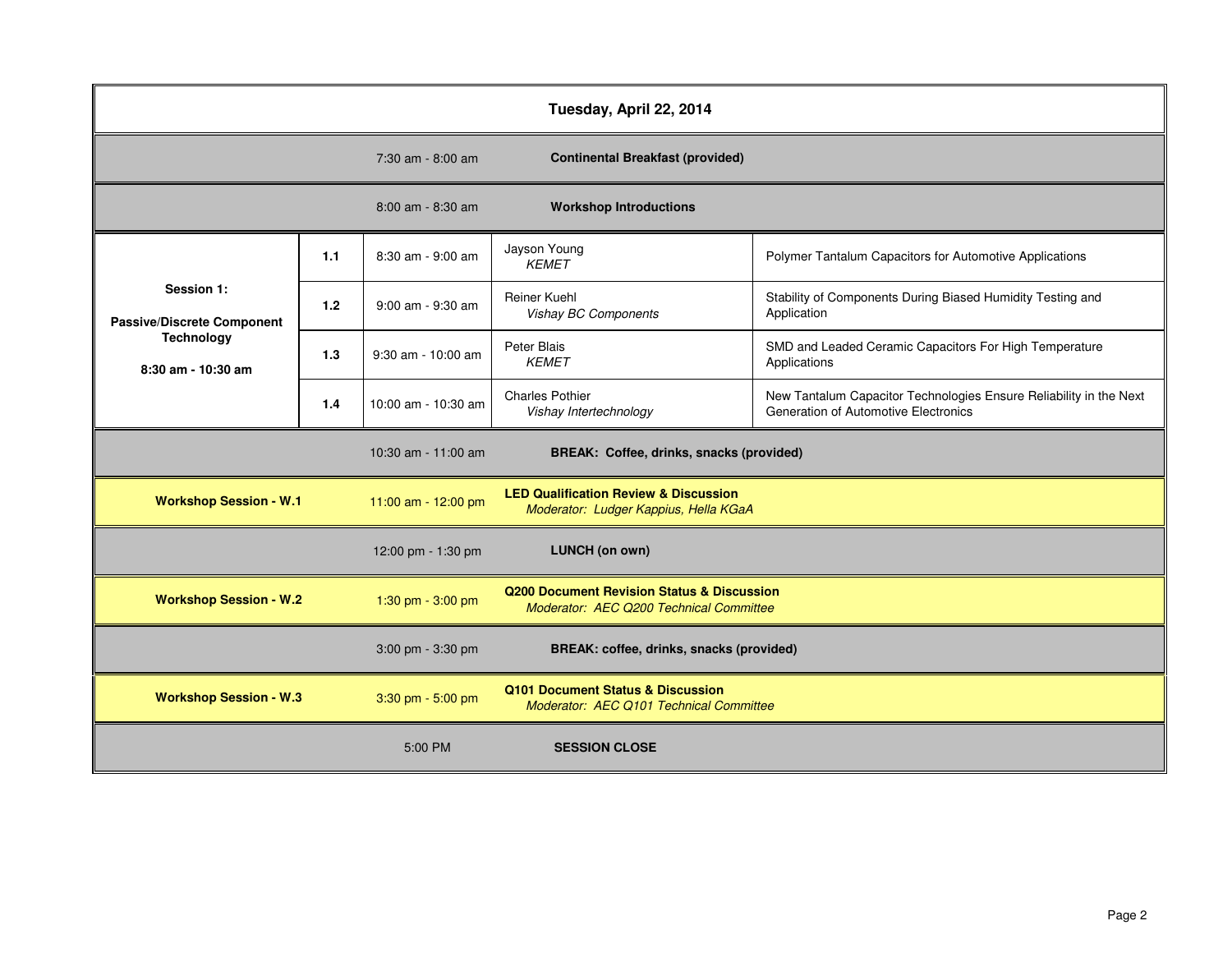| Wednesday, April 23, 2014                                                                                                                                                                  |     |                       |                                                     |                                                                                           |  |
|--------------------------------------------------------------------------------------------------------------------------------------------------------------------------------------------|-----|-----------------------|-----------------------------------------------------|-------------------------------------------------------------------------------------------|--|
|                                                                                                                                                                                            |     | 7:30 am - 8:00 am     | <b>Continental Breakfast (provided)</b>             |                                                                                           |  |
| Session 2:                                                                                                                                                                                 | 2.1 | $8:00$ am - $8:30$ am | Wolfgang Reinprecht<br>AMS                          | Advanced Latch-up Testing of HV Automotive IC's                                           |  |
| <b>Semiconductor Technology</b><br>- Part 1                                                                                                                                                | 2.2 | 8:30am - 9:00am       | <b>Warren Chen</b><br><b>Macronix International</b> | NAND Flash Qualification Challenges for Automotive Applications                           |  |
| $8:00$ am - 11:00 am                                                                                                                                                                       | 2.3 | 9:00 am - 9:30 am     | Sebastiano Russo<br><b>STMicroelectronics</b>       | Reliability of New Pb-Free Die Attach Materials for Power Devices                         |  |
| BREAK: Coffee, drinks, snacks (provided)<br>$9:30$ am - 10:00 am                                                                                                                           |     |                       |                                                     |                                                                                           |  |
| Session 2: (Continued)                                                                                                                                                                     | 2.4 | 10:00 am - 10:30 am   | Shin Low<br><b>Xilinx</b>                           | High Performance Flip Chip Packaging for High Reliability<br><b>Semiconductor Devices</b> |  |
|                                                                                                                                                                                            | 2.5 | 10:30 am - 11:00 am   | Eric Lei<br>Global Foundries                        | Evaluation of 40LP SRAM HTOL 150degC for Automotive Grade 0<br>Application                |  |
| Robustness Validation and Failure Rates - "Sample Sizes in Reliability Testing"<br><b>Workshop Session - W.4</b><br>11:00 am - 12:00 pm<br>Moderator: Werner Kanert, Infineon Technologies |     |                       |                                                     |                                                                                           |  |
|                                                                                                                                                                                            |     | 12:00 pm $-1:30$ pm   | LUNCH (on own)                                      |                                                                                           |  |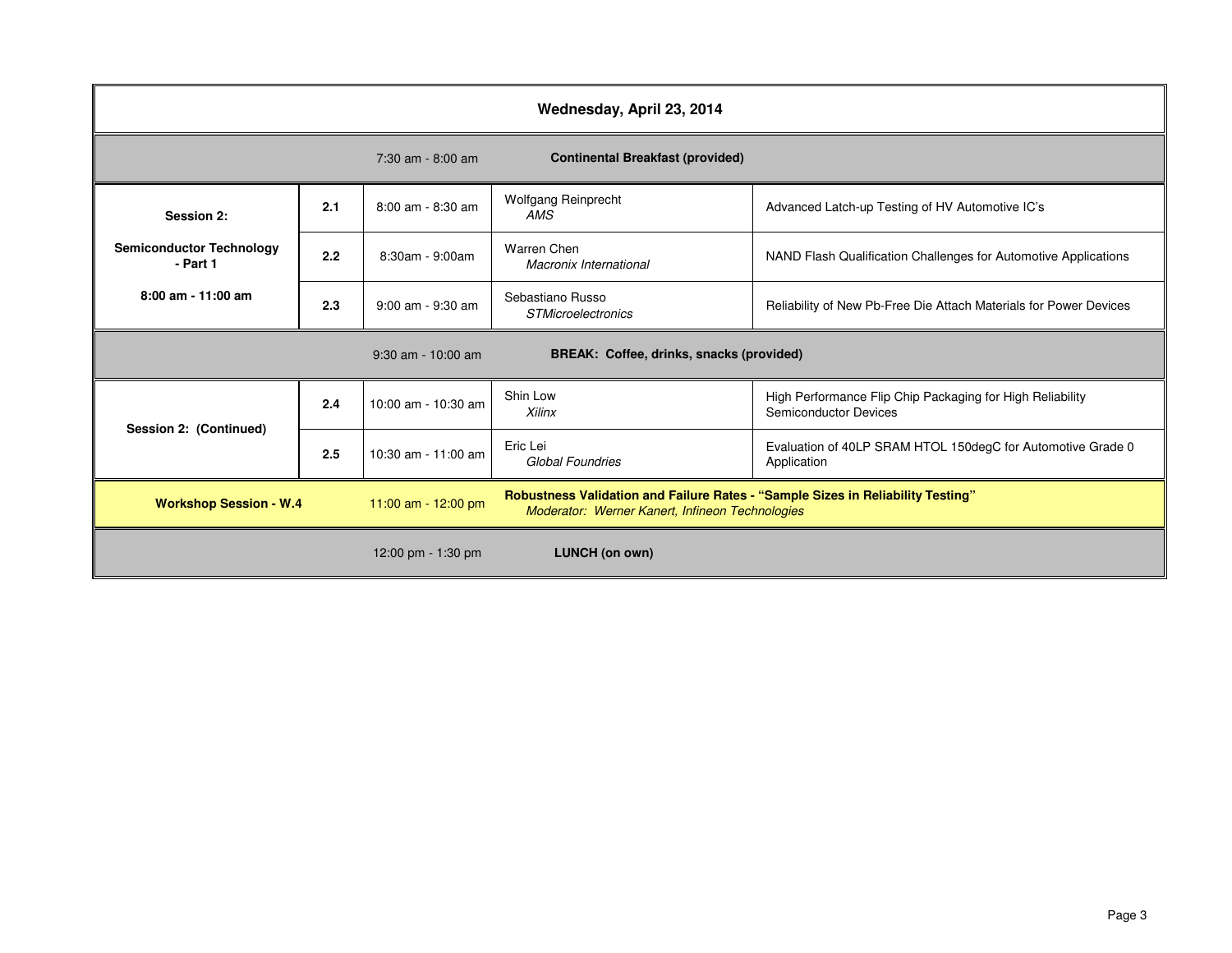| Wednesday, April 23, 2014 (continued)                                          |     |                                                                              |                                            |                                                                                                            |
|--------------------------------------------------------------------------------|-----|------------------------------------------------------------------------------|--------------------------------------------|------------------------------------------------------------------------------------------------------------|
| Session 3:<br><b>Semiconductor Technology</b><br>- Part 2<br>1:30 pm - 5:00 pm | 3.1 | 1:30 pm - 2:00 pm                                                            | Ludger Kappius<br>Hella KGaA               | <b>ZVEI Delta Qualification Matrix</b>                                                                     |
|                                                                                | 3.2 | 2:00 pm - 2:30 pm                                                            | Joop Verwijst<br><b>NXP Semiconductors</b> | <b>Parameter Shift Analysis</b>                                                                            |
|                                                                                | 3.3 | 2:30 pm - 3:00 pm                                                            | Anil Gandhi<br><b>Qualicent Analytics</b>  | Advanced Analytics for Automotive Zero Defect                                                              |
|                                                                                | 3.4 | 3:00 pm - 3:30 pm                                                            | <b>Tim Haifley</b><br>Altera               | A Complete Lifetime Distribution                                                                           |
| $3:30$ pm - 4:00 pm<br>BREAK: Coffee, drinks, snacks (provided)                |     |                                                                              |                                            |                                                                                                            |
| Session 3: (Continued)                                                         | 3.5 | 4:00 pm - 4:30 pm                                                            | Weiyen Kuo<br><b>TSMC</b>                  | Cpk Challenges in Nanometer Semiconductor Technology                                                       |
|                                                                                | 3.6 | 4:30 pm - 5:00 pm                                                            | Megan Smitter<br><b>GE</b> Aviation        | Collaborative Approach For Practical Modeling of Microcircuit Failures<br>in High-Reliability Applications |
|                                                                                | 3.7 | 5:00 pm - 5:30 pm                                                            | <b>Tim Haifley</b><br>Altera               | Combining Data From Similar Tests: A Bayesian Approach                                                     |
|                                                                                |     | 5:30 pm - 7:30 pm                                                            | <b>DINNER</b> (on own)                     |                                                                                                            |
| 7:30 pm - 9:30 pm<br><b>Workshop Session - W.5</b>                             |     | Q100 Document Review & Discussion<br>Moderator: AEC Q100 Technical Committee |                                            |                                                                                                            |